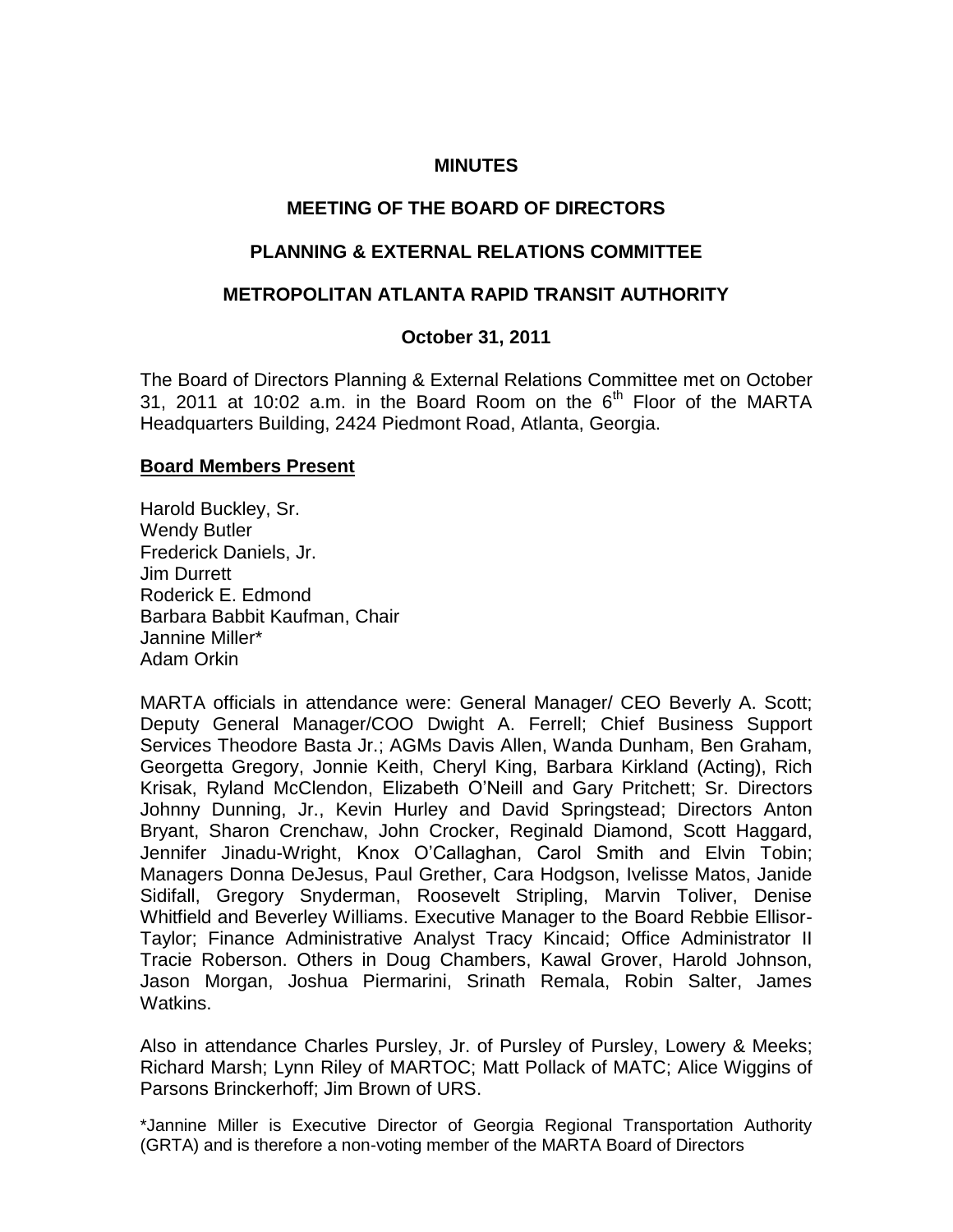# **Approval of the September 26, 2011 Planning & External Relations Committee Meeting Minutes**

On motion by Mr. Durrett seconded by Mr. Orkin, the minutes were unanimously approved by a vote of 5 to 0, with 5 members present.

# **Briefing – Adoption of I-20 East Locally Preferred Alternative (LPA)**

Dr. Crocker briefed the Committee on the I-20 East Locally Preferred Alternative (LPA) that will come before the Board for adoption at the November 28, 2011 meeting. The briefing focused on the general alignment and station locations for a fixed-guideway transit service in the I-20 East Corridor.

### *Background Work*

- Work on the I-20 East Corridor has continued to advance since the late 1990s
- In 2004, a preliminary LPA was selected with a fixed-quideway BRT from the Mall at Stonecrest to Central Atlanta to be upgraded to a rail line at a future date
	- $\circ$  This work did not specify how the future rail connection would reach Central Atlanta from Moreland Avenue
- The Georgia Regional Transportation Authority (GRTA) began express bus routes in the corridor, building service from 2004 from 2010
- The Transit Planning Board (TPB) completed the long-term vision for transit in the Atlanta region in 2008, Concept 3, and identified I-20 East as a potential rail line
- MARTA undertook the I-20 East Transit Initiative in late 2009 to refine the previous work, take into consideration the new service, incorporate the work of the TPB and resolve the previously unresolved issue of the connection in Central Atlanta

## *Public Involvement*

- Numerous Stakeholder interviews conducted since 2010
- **SAC/TAC Meetings** 
	- o September 2010
	- o December 2010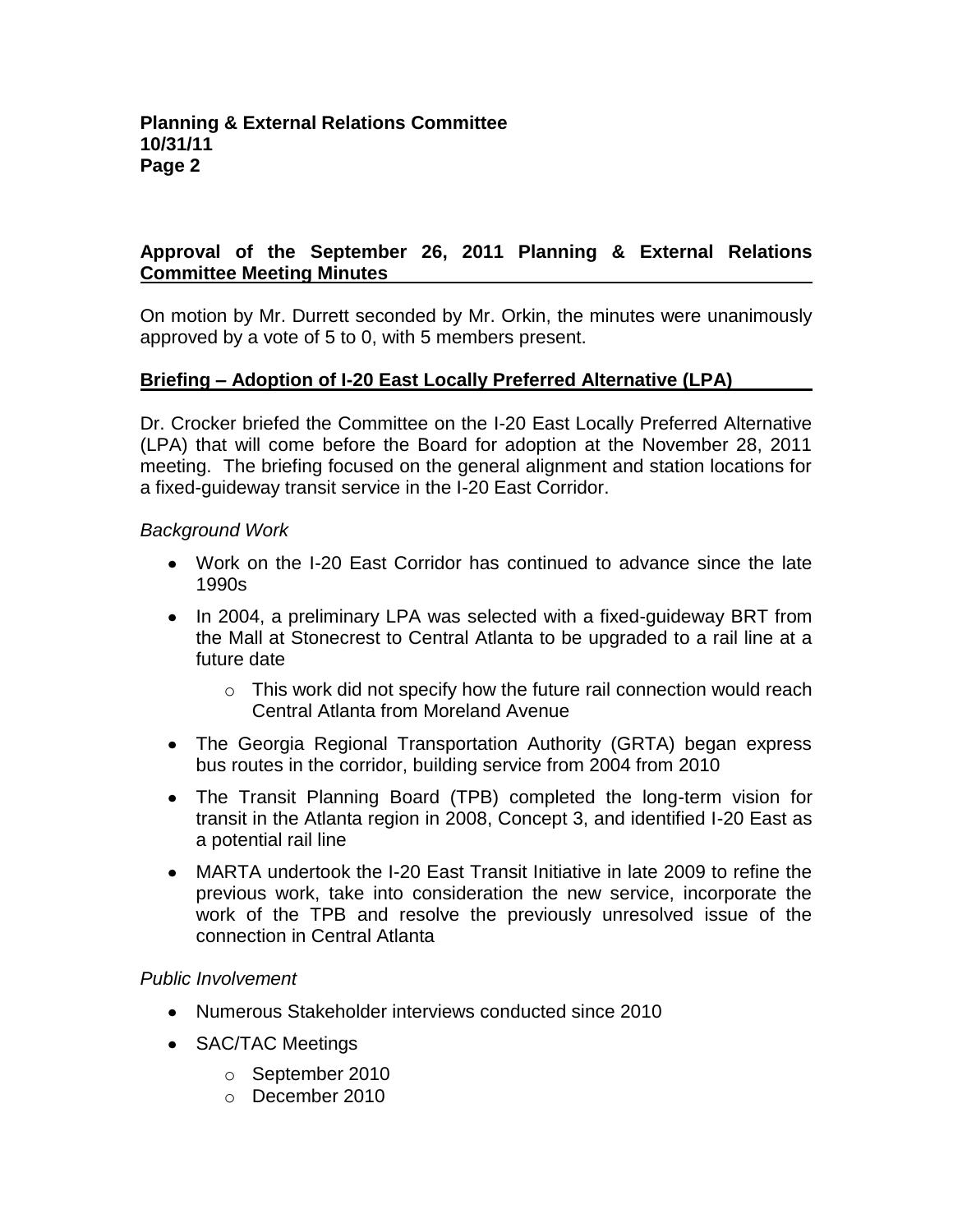# **Planning & External Relations Committee 10/31/11 Page 3**

- o April/May 2011
- o October 2011
- Public Meetings
	- o October 2010
	- o May 2011
	- o October 2011

## *Purpose and Need*

- $\triangleright$  The purpose of the I-20 East Transit Initiative is to provide transit investments that enhance east-west mobility and improve accessibility to residential and employment centers within the corridor
- $\triangleright$  The existing and future roadway congestion in the I-20 East Corridor will have an increasingly detrimental effect on automobile and bus transit travel in the corridor
- $\triangleright$  The proposed transit investments are intended to improve travel times and travel reliability by providing a rapid transit service for commuter traveling to and from Central Atlanta

# *Evaluation of Alternatives*

- Tier 1
	- o Mainline Alternatives
	- o Downtown Connectivity Alternatives
	- o Panola Road Alternatives
- $\bullet$  Tier 2
	- o Six mode specific

## *Tier 1 Public Comments/Results*

- Opposition to Panola Road and Edgewood Alternatives
	- o Public emails
	- o Meetings
- Alternatives parallel to I-20 for length of corridor
	- o Over 50% support from online survey and public comments (900+ responses)
	- o Highest performance in ridership and travel time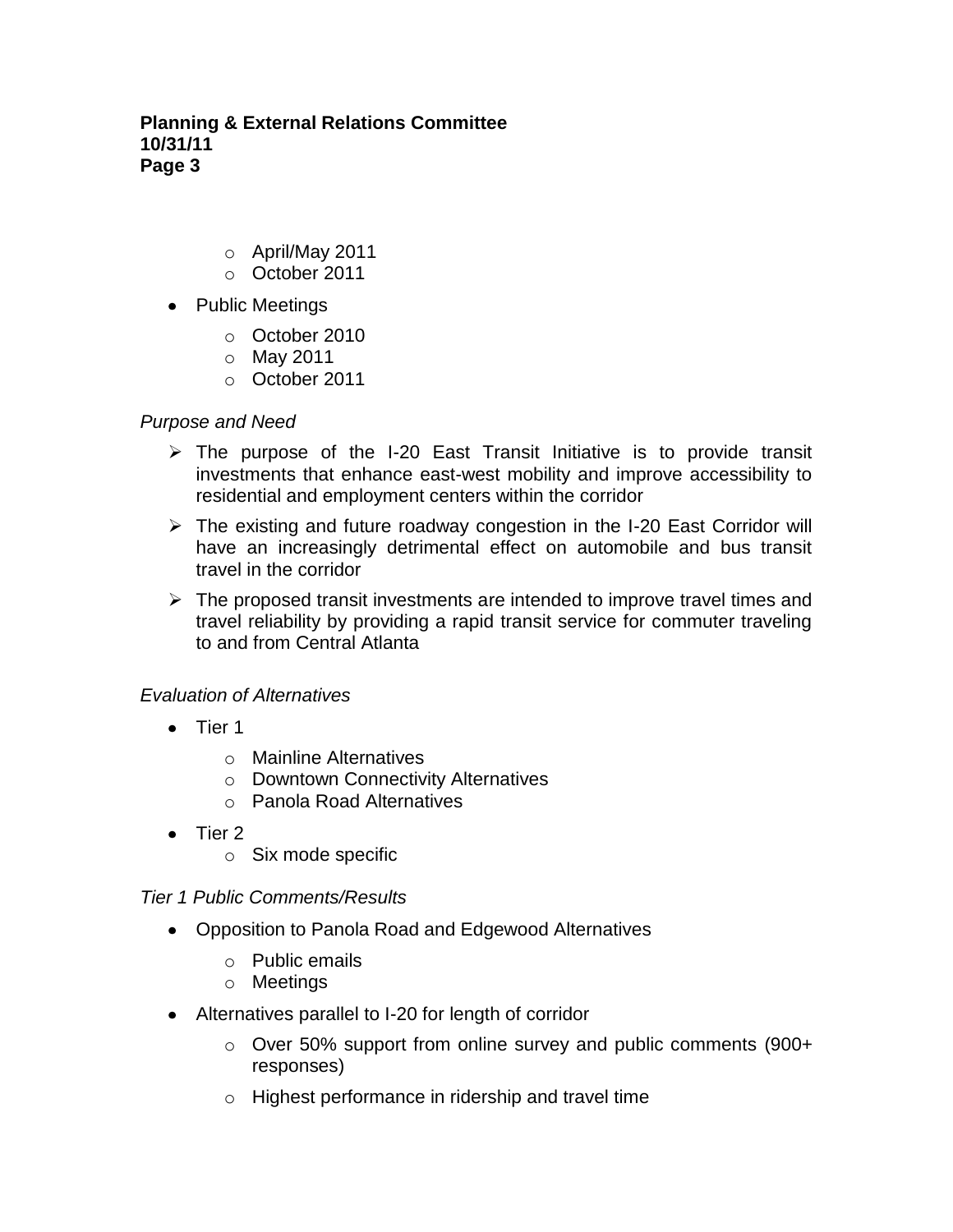On-street Downtown Connectivity Alternative had lowest ridership

# *HRT 1*

- Heavy Rail Transit serving stations along 1-20 between the Mall at Stonecrest and Downtown Atlanta
- Ties into the MARTA rail network just south of Garnett Station
- Serves all existing stations on the MARTA north-south line between Garnett and Lindbergh Center Stations

# *LRT 1*

- Light Rail Transit serving stations along I-20 between the Mall at Stonecrest and Downtown Atlanta
- Provides connections to existing Garnett and Five Points Stations

*BRT 1*

- Bus Rapid Transit serving stations along I-20 between the Mall at Stonecrest and Downtown Atlanta
- BRT would operate in a dedicated busway adjacent to I-20
- Provides connections to existing Garnett and Five Points Stations

*HRT 2*

- Heavy Rail Transit serving stations between the Mall at Stonecrest and Downtown Atlanta
- Operates next to I-20 to Glenwood Avenue then runs north in a tunnel to a connection with existing MARTA east-west rail line
- Would connect the MARTA east-west rail line between Edgewood/Candler Park and East Lake Stations

# *LRT 2*

- Light Rail Transit serving stations between the Mall at Stonecrest and Midtown Atlanta
- Operates next to I-20 to Glenwod Park within the City of Atlanta then follows Beltline alignment to existing North Avenue Station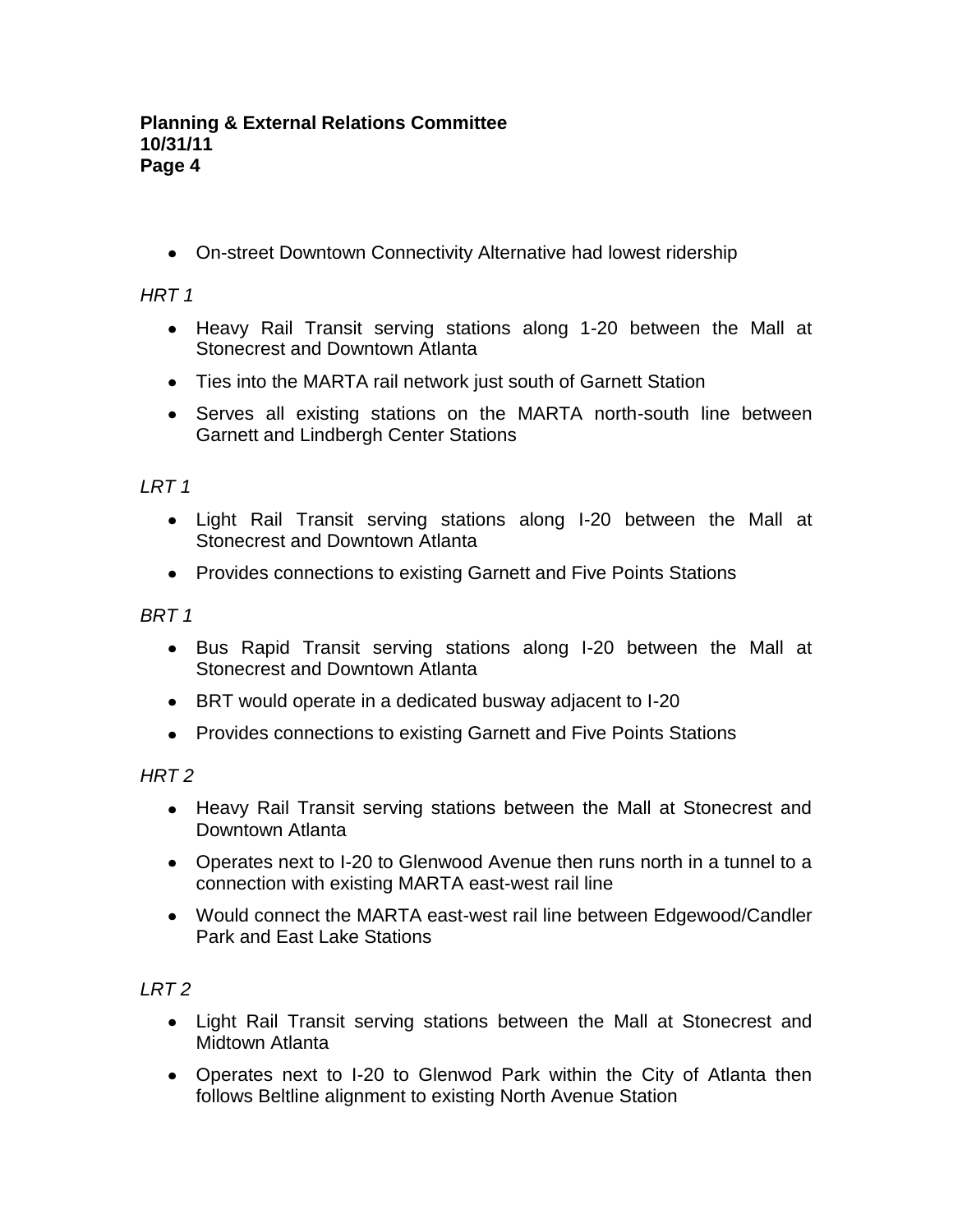### **Planning & External Relations Committee 10/31/11 Page 5**

# *HRT 3*

- Heavy Rail Transit from Mall at Stonecrest to Downtown Atlanta along I-20, I-285 and the existing MARTA east-west rail line
- Would operate along I-20 and I-285 then connect to existing MARTA eastwest rail line at Indian Creek Station
- Would operate as an express service along existing MARTA east-west line serving limited stations
- Areas along I-20 inside the Perimeter would be served with BRT

*Tier 2 Public Comment/Results (to date, October 19, 2011)*

- Opposition to HRT 2 from Kirkwood Neighborhood Organization, City of Decatur and NPU-O
- Support for HRT 1 and LRT 1from KNO, NPU-O
	- $\circ$  Best technical performer, but highest cost and most potential displacements
- Support for HRT 3 from City of Decatur
	- o Least cost and least potential displacements
- LRT 2 and BRT 1
	- o Least new riders and high number of displacements

## *Next Steps*

- Finalize Technical Analysis November 2011
- Close online survey October 31, 2011
- Complete final briefings
- Return to Planning and External Relations Committee with Recommended LPA for approval in November and to the full Board for final approval in December

Mr. Daniels asked what is considered respectable ridership.

Dr. Crocker said above 5,000 new riders per day.

Mr. Daniels asked is HRT within FTA funding.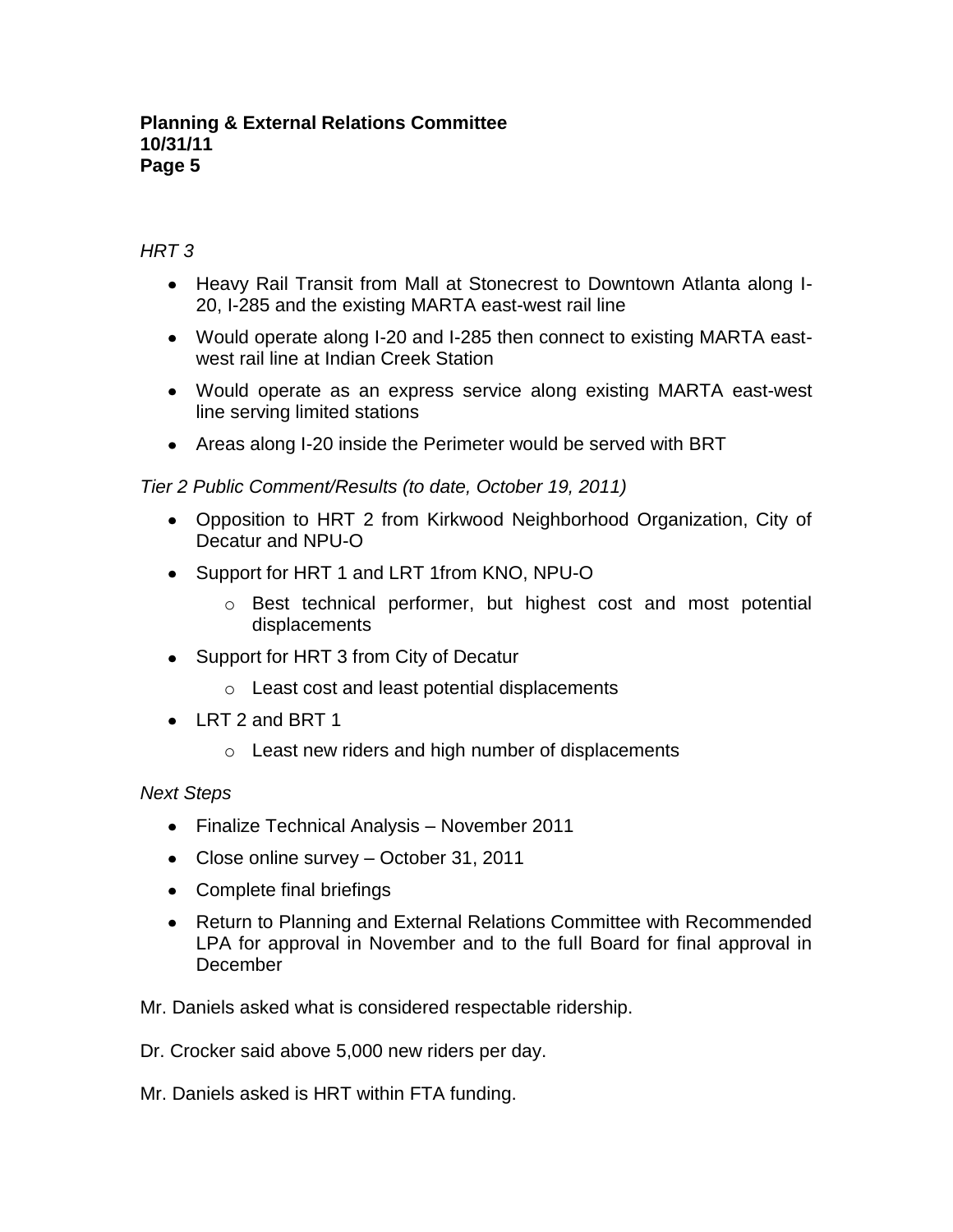Dr. Crocker said the resolution will enable to project to move forward in the federally competitive New Starts process for funding.

Mr. Buckley commented that travel time is a key factor; cost over time should not be traded.

Mrs. Butler commented that HRT 3 will fare well.

Dr. Crocker said, based on technical analysis and community input, Planning staff will be coming back to the Board with a recommendation for either LRT 1, HRT 3 and HRT 1 as the Locally Preferred Alternative; the trade-off to consider is ridership versus cost.

Dr. Crocker introduce Janide Sidifall and announced that she would be take over as Project Manager.

### **Briefing – Clifton Corridor Alternatives Analysis Study Update**

Mr. Morgan provided the Committee an update on the Clifton Corridor Alternatives Analysis Study. He prefaced the briefing by noting, the purpose of the Clifton Corridor Alternatives Analysis is to identify a high-capacity transit investment that provides reliable and competitive travel times to and from the Clifton Corridor by:

- Increasing the accessibility of transit services for both commuter and residents
- Improving mobility between Lindbergh Center, Clifton Corridor employment centers and Decatur
- Integrating with other regional high-capacity transit projects

MARTA in coordination with the Clifton Corridor Transportation Management Association is conducting an Alternatives Analysis (AA) for the Clifton Corridor. The project team is finalizing the screening process to determine the Locally Preferred Alternative.

One alignment and three transit technologies were advanced to the final screen. This included:

Transit Alignment: Lindbergh to Avondale via CSX alignment (adjacent to and outside of CSX right-of-way), transitioning to Clairemont Road. Scott Boulevard, North Decatur Road and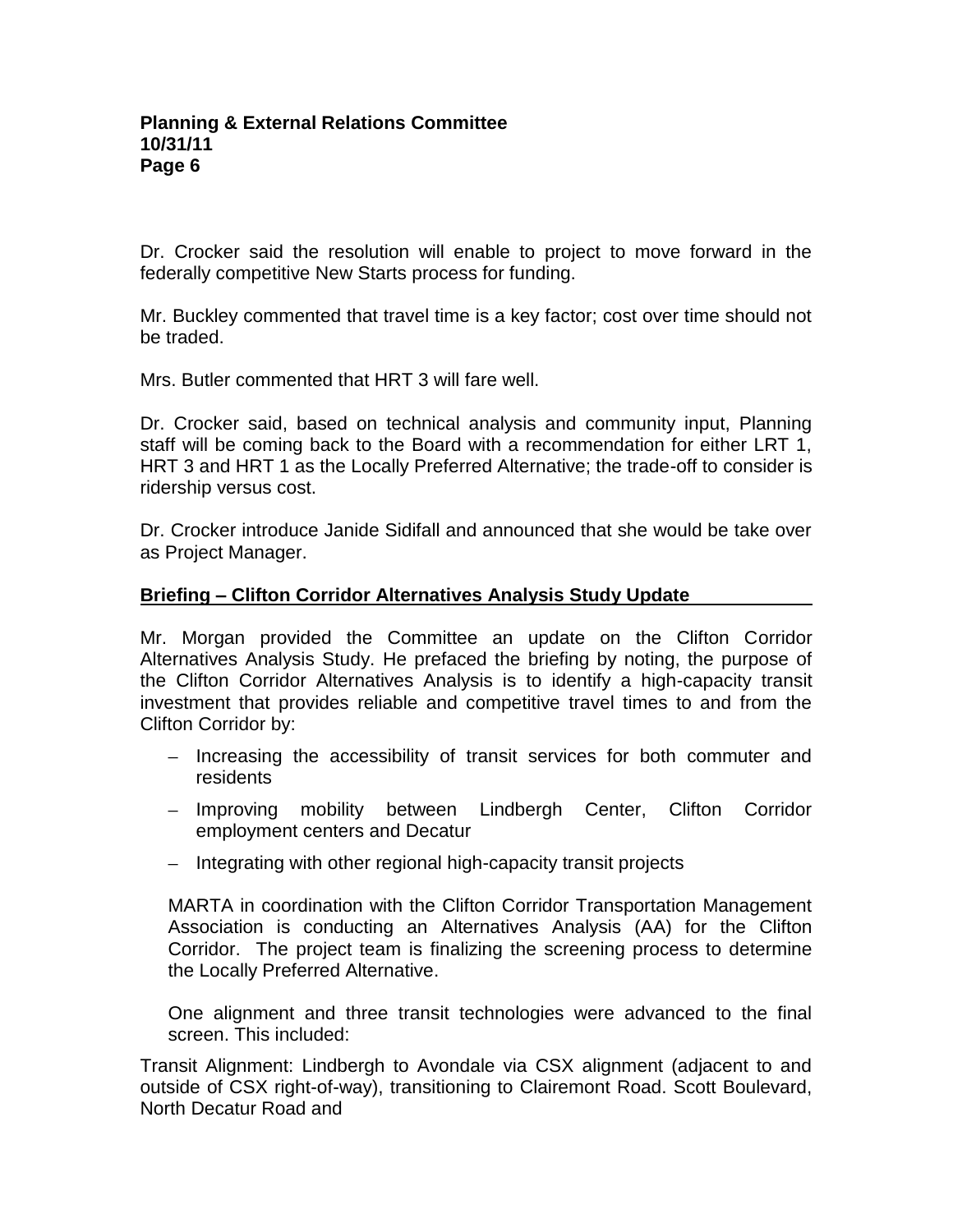- o DeKalb Industrial Way. Transit Alignment assumes Emory right-ofway donation and/or GDOT/DeKalb County buyoff on in-street running
- Proposed Transit Technologies: Heavy Rail (HRT), Light Rail (LRT) and Bus Rapid Transit (BRT)

This has been a two-tier screening process. Staff is at the end of the second screening and will formulate recommendations based on input from the community. Evaluation criteria included: Mobility/Travel Efficiency, Land Use/Economic Development, Cost Effectiveness and Environmental Impact. Additional considerations are methodology and assumptions, new daily ridership as well as Operating and Capital costs.

*Results of Technical Screening Process*

- Screen 1 Technical Analysis
	- $\circ$  BRT 1
		- Projected Daily Riders 14,900
		- New Daily Riders  $-4,100$
		- **Employment within**  $\frac{1}{2}$  **mile 16 jobs per acre**
		- Projected Capital Cost \$740M
		- Projected O&M Annual Cost \$11M
		- $\bullet$  Length 8.3 miles
		- Capital Cost Per Mile \$184M
		- Public Support Moderate
	- o LRT 1
		- Projected Daily Riders 16,700
		- New Daily Riders  $-5,100$
		- Employment within  $\frac{1}{2}$  mile 16 jobs per acre
		- Projected Capital Cost \$1B
		- Projected O&M Annual Cost \$13B
		- Length  $-8.3$  miles
		- Capital Cost Per Mile \$149M
		- Public Support High
	- o HRT
		- Projected Daily Riders 27,100
		- New Daily Riders 10,800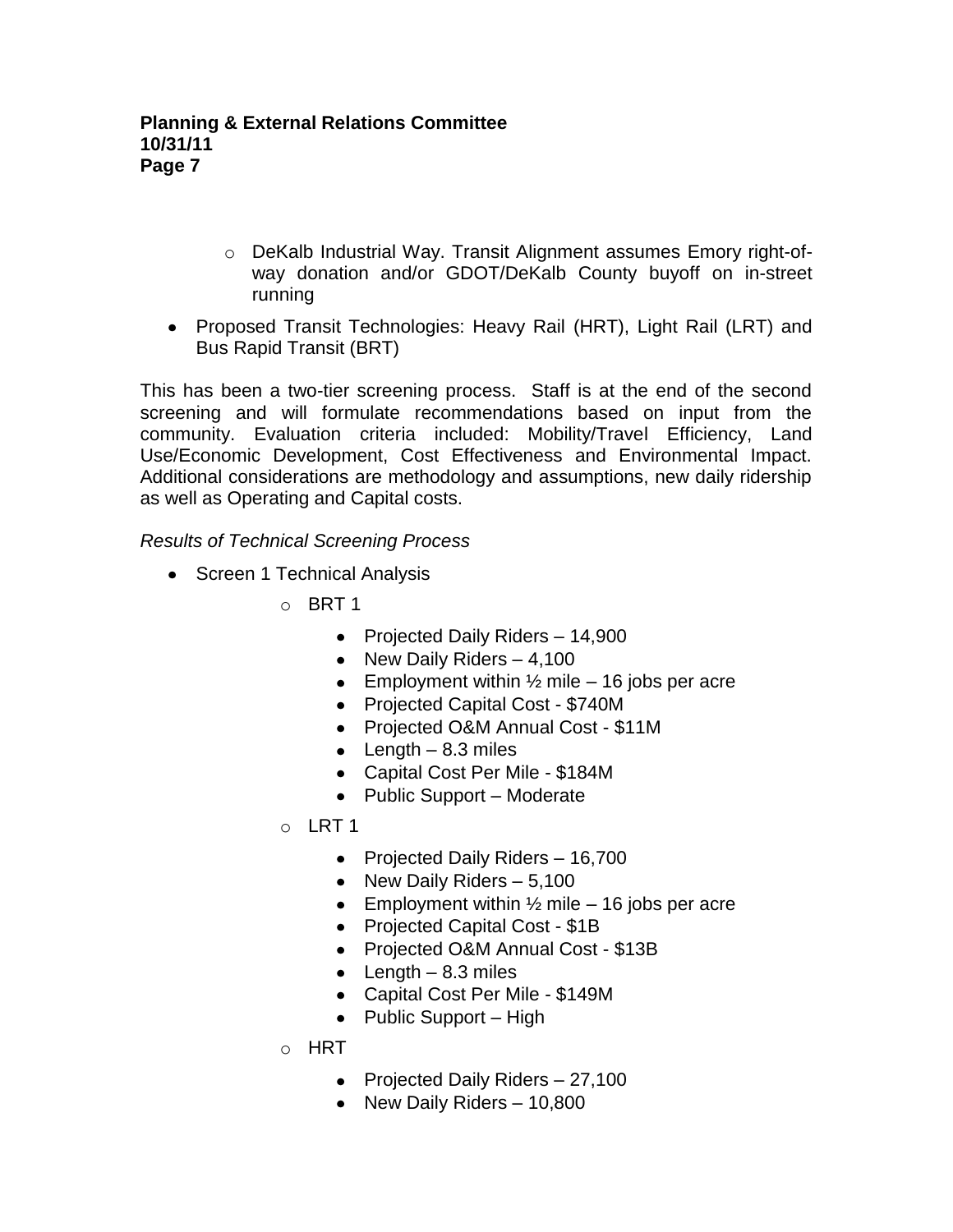**Planning & External Relations Committee 10/31/11 Page 8**

- Employment within  $\frac{1}{2}$  mile 17.6 jobs per acre
- Projected Capital Cost \$768M
- Projected O&M Annual Cost \$33M
- Length  $-4.7$  miles
- Capital Cost Per Mile \$111M
- Public Support Moderate
- Screen 2 Technical Analysis
	- o BRT 1
		- Projected Daily Riders 15,300
		- New Daily Riders  $-4,000$
		- **Employment within**  $\frac{1}{2}$  **mile 16 jobs per acre**
		- Projected Capital Cost \$873M
		- Projected O&M Annual Cost \$7M
		- Length  $-8.3$  miles
		- Capital Cost Per Mile \$105M
		- Public Support Moderate
	- o LRT 1
		- Projected Daily Riders 17,500
		- New Daily Riders  $-5,300$
		- Employment within  $\frac{1}{2}$  mile 16 jobs per acre
		- Projected Capital Cost \$988M
		- Projected O&M Annual Cost \$8.4M
		- Length  $-8.3$  miles
		- Capital Cost Per Mile \$118M
		- $\bullet$  Public Support High
	- o HRT
		- Projected Daily Riders 18,400
		- New Daily Riders  $-6,900$
		- **Employment within**  $\frac{1}{2}$  **mile 17.6 jobs per acre**
		- Projected Capital Cost \$1.4B
		- Projected O&M Annual Cost \$21M
		- $\bullet$  Length  $-4.7$  miles
		- Capital Cost Per Mile \$205M
		- Public Support Moderate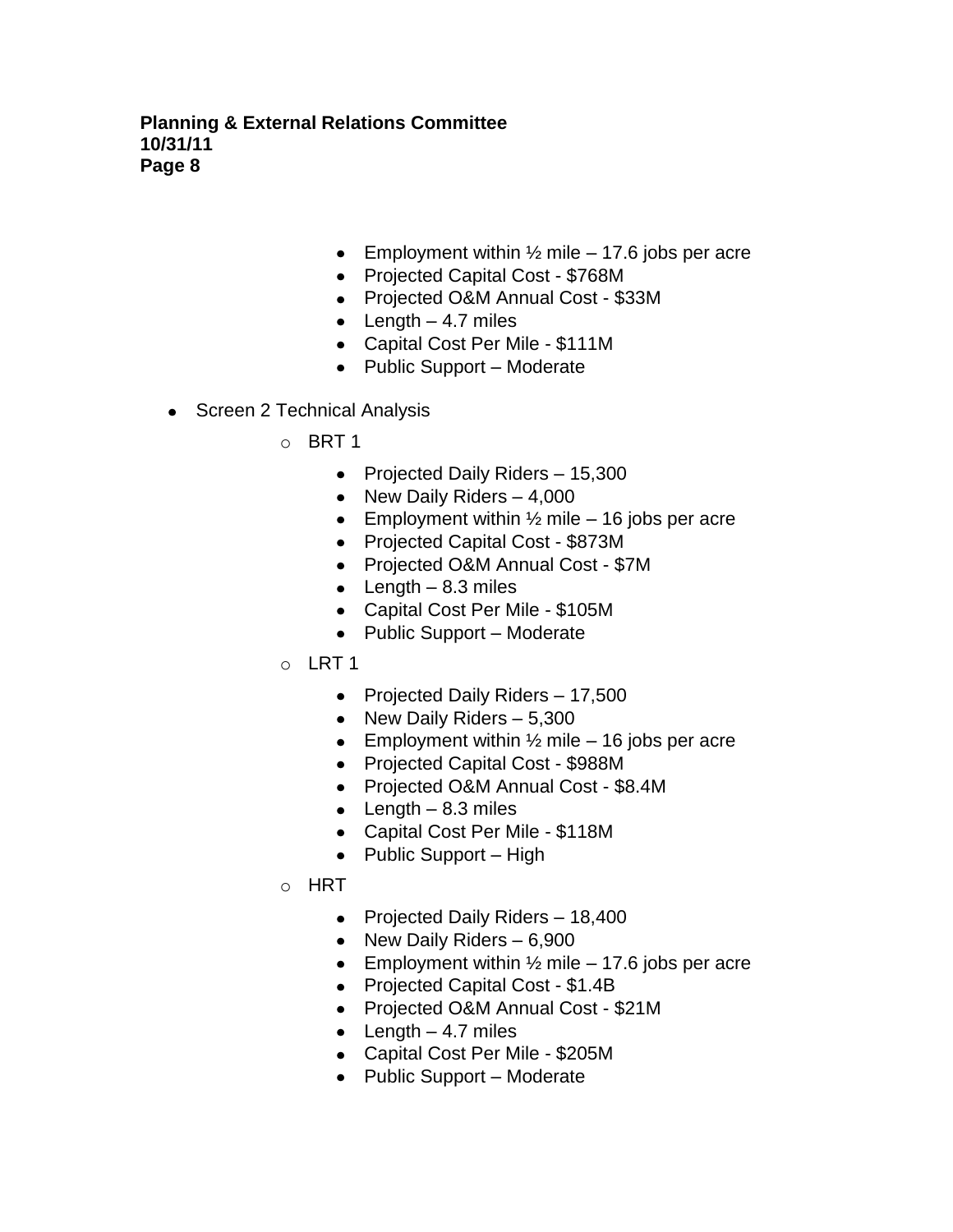- The project team is preparing for the final round of public input
	- o Joint Stakeholders/Technical Advisory Committee meeting held on October 13, 2011
	- o Public meeting held on October 25, 2011

## *General Comments To-Date*

- Minimize impact to neighborhoods
- Preference for Light Rail Technology

## *Staff Recommendation*

LPA Recommendation pending outcome of technical analysis, input from the October 13th TAC/SAC meeting and input from the October 25th Public Meeting

## *Next Steps*

- Approval of LPA November Committee Meeting
- Board Adoption of LPA December

Mr. Daniels said each alternative includes a tunnel.

Mr. Morgan confirmed that there are tunnels for all three alternatives. He further noted there is a need to get under the CSX rail line and avoid impact to Lenox Road. The FTA has guidance to be careful about transit alternatives running parallel to freight.

Mr. Daniels asked how much is proposed for right-of-way.

Mr. Morgan answered fifty (50) feet and an additional twenty (20) feet to include a station.

Mr. Daniels asked where maintenance and facilities would be housed for light rail.

Mr. Morgan said Amour Yard would need to be modified. Another facility would need to be provided on the other side of the corridor; i.e., DeKalb Industrial Way.

Mr. Orkin asked hypothetically, if you could plan before anyone was there would it be heavy rail.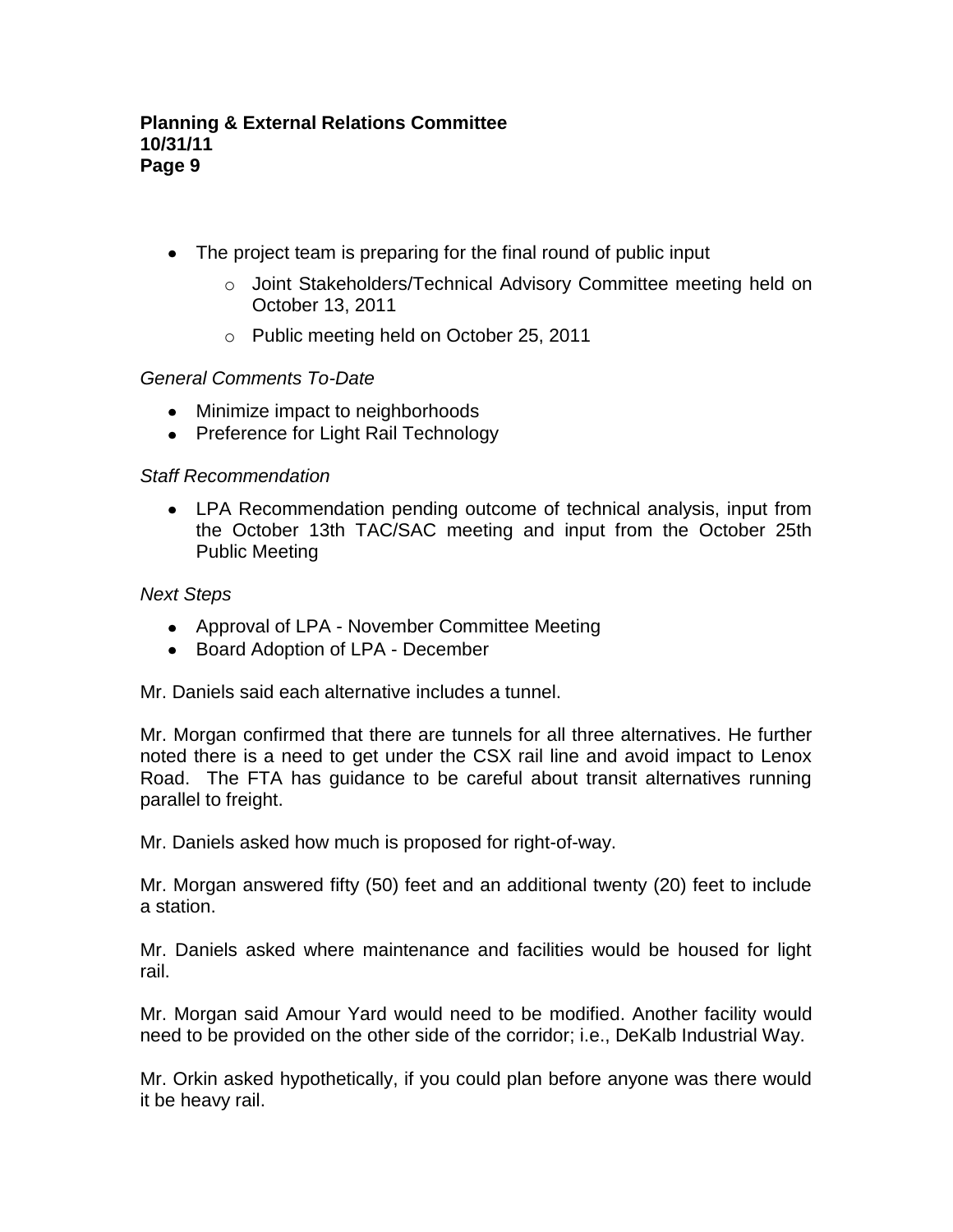Mr. Morgan said heavy rail would have been the first choice.

Ms. King said moving forward costs will be refined. This may come out of sync with TIA.

Mr. Daniels said diversion in the numbers has been the challenge.

Ms. King agreed that it is a dynamic process.

Mr. Daniels said the Board needs to see solid numbers put together.

Ms. Miller said it is very important to define what the project is so the public will know what they are voting on.

# **Briefing – FY 2011 Quality of Service Study**

Ms. Smith briefed the Committee on MARTA's FY 2011 Quality of Service Study.

MARTA's FY 2011 Quality of Service Study results reflect customer opinions which were collected from July 2010 through June 2011. This time period includes the impacts resulting from a major service reduction and a fare increase (Pass prices) in the fall of 2010.

Presentation of the General Rider Survey addresses overall customer satisfaction, loyalty and the analysis of over 40 different attributes that rate MARTA's perceived performance in six (6) service dimensions including Cleanliness, Customer Service, Employee Performance, Mechanical Reliability, On-Time Performance, and Safety. A total of 8,156 interviews were conducted over the fiscal year. The reliability or margin of error for the overall results is +/- 1.06% at the 95% confidence level.

Demographically ridership groups are shifting slightly.

- Changes are consistent with higher percentages of Transit Dependent riders which have increased from 46% in FY 2008 to 64% in FY 2011.
- About nine out of ten MARTA passengers (88.4%) live in MARTA's service area, represented by:
	- o City of Atlanta (37.7%)
	- o DeKalb County (34.6%)
	- o Unincorporated Fulton County (16.1%)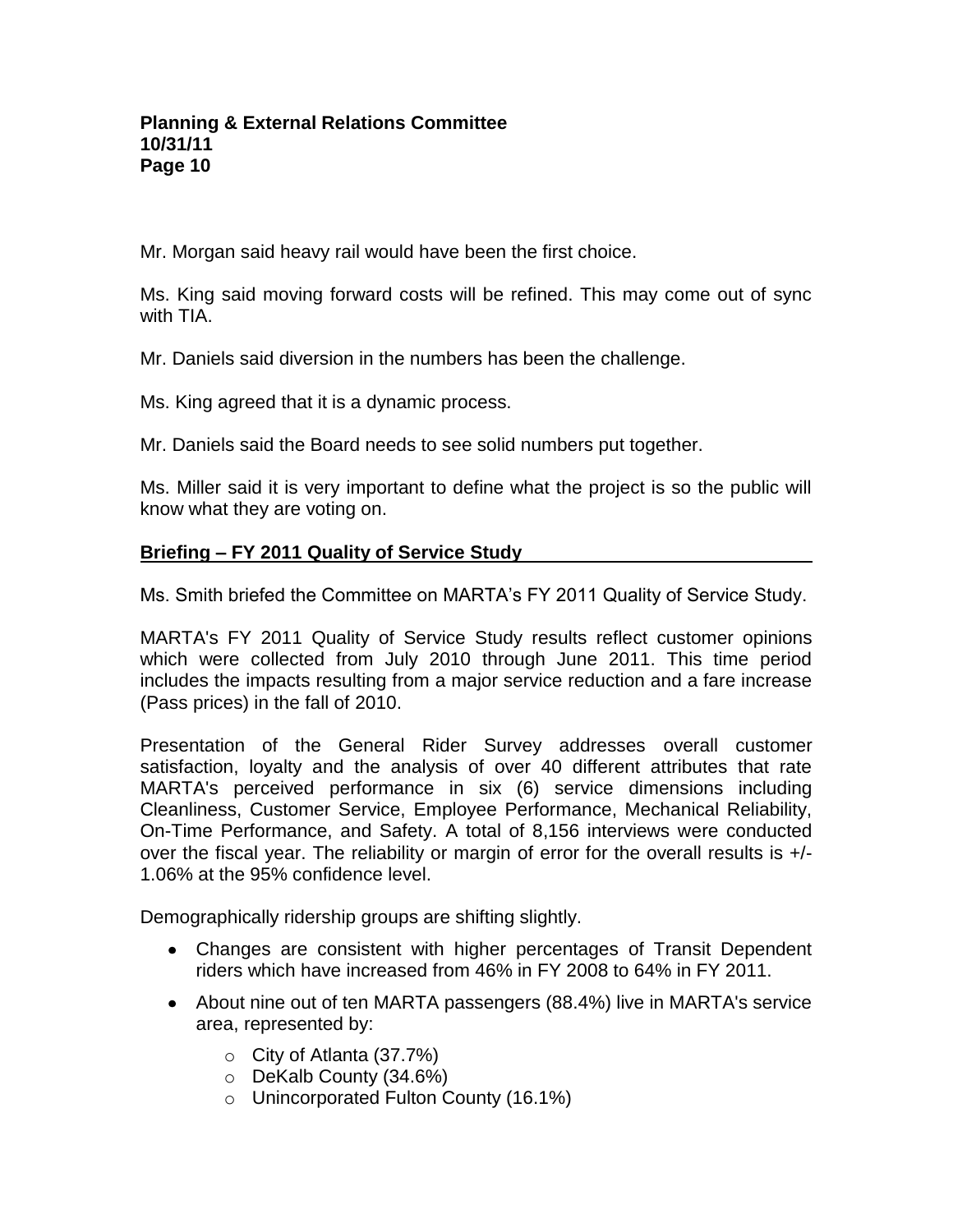As expected with major budget and service level reductions, compared to FY 2008 results:

- Overall customer satisfaction has decreased by 3.3%
- Loyalty has declined by 2.5%.

When asked specifically about bus and rail services' satisfaction, over the past year:

- Bus service satisfaction declined by 1.3%, from 80.2% to 78.9%
- Rail service satisfaction has increased by 1.3%, from 83.2% to 84.5%

For each of the 41 service level attributes raised by customers, this presentation reports:

- The average or mean score for FY 2011
- The differential between the mean scores of FY 2010 and FY 2011
- The median score for FY 2011 which is the number that represents the halfway mark or the 50th percentile score of all respondents to better understand the frequency of specific responses.

Specific to Nuisance Behavior, defined as..."customer behavior which may be disturbing to others but not necessarily illegal, though probably against MARTA rules of conduct"...

- Almost one quarter (22.9%) of MARTA bus riders reported they had witnessed disturbing behavior by other passengers on the bus within thirty (30) days of their interview
- Rail riders responded by saying almost three out of ten (29.4%) of them had witnessed disturbing behavior by other passengers within the same time period
- Bus and station scores have increased by 1.4% and 1.0% respectively
- Rail scores decreased by 1.7% over the past fiscal year
- Less than one (1) percent of patrons on the bus (0.4%), on the train (0.6%), and at stations (0.3%) said they had been victims of crime within thirty (30) days of their interview.

Research and Analysis will continue to monitor the customer behavioral impacts to determine if the recent reduction of front line staff has had an impact on the overall quality of the customer experience.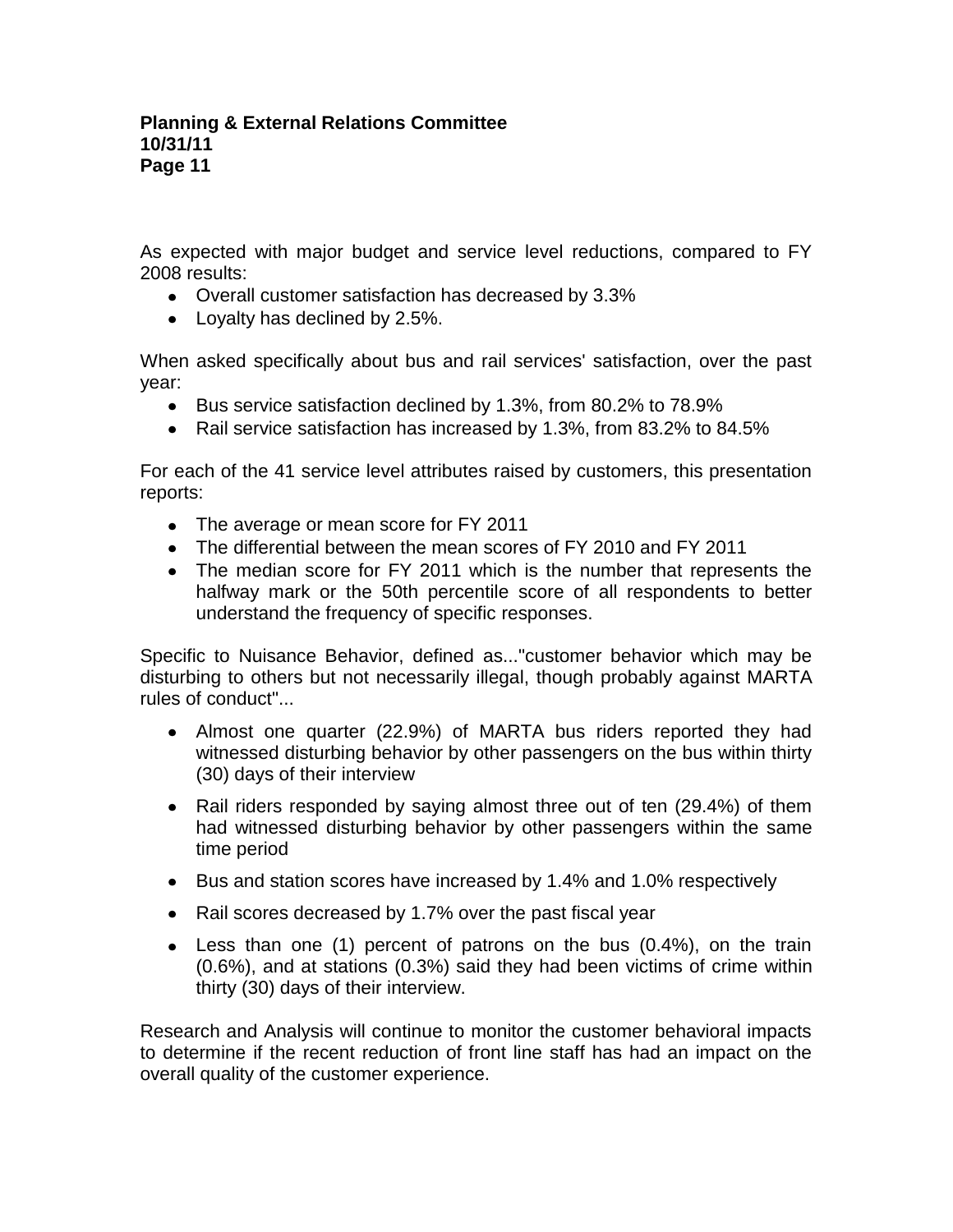The FY 2012 Quality of Service and the Passenger Environment Study reporting will be combined. Upon rollout, this revised approach to measuring Customer Satisfaction levels will assist this agency in:

- Answering questions arising from QOS customer inputs
- Assisting Operations and Staff Departments in pinpointing specific areas requiring attention
- Positively impacting subsequent overall customer satisfaction levels in the selected areas
- Providing the ability to compare customer survey response to in-field observations of the actual delivery of transit services

Mr. Daniels asked what MARTA is doing for the areas that need attention.

Ms. Smith said audits are taking place before, during and after routes. Additionally, Directors are using the feedback to make improvements to their respective areas – MARTA is working diligently to make necessary improvements.

Dr. Edmond said this is an excellent report. It allows the Board and staff to understand exactly where MARTA is in the eyes of the customers. He added that it would be helpful to see how the Authority's results compare to those of other transit agencies.

## **Briefing – Transportation Investment Act (TIA) Survey Results**

Ms. Smith briefed the Committee on the results of two studies concerning the Transportation Investment Act (TIA).

- $\triangleright$  On September 25, 2011 the Atlanta Journal Constitution (AJC) reported the results of a poll regarding the awareness and attitudes toward issues related to the T-SPLOST referendum. 625 residents of the ten-county Metro Atlanta area were polled. Not many respondents knew of the referendum – 23.8% were "somewhat familiar" and 4.5% were "very familiar" with the transportation referendum
- $\triangleright$  A slight majority of Metro Atlanta, 51%, reported that they would vote for the referendum if the election were held today. More than one-tenth, 13%, were undecided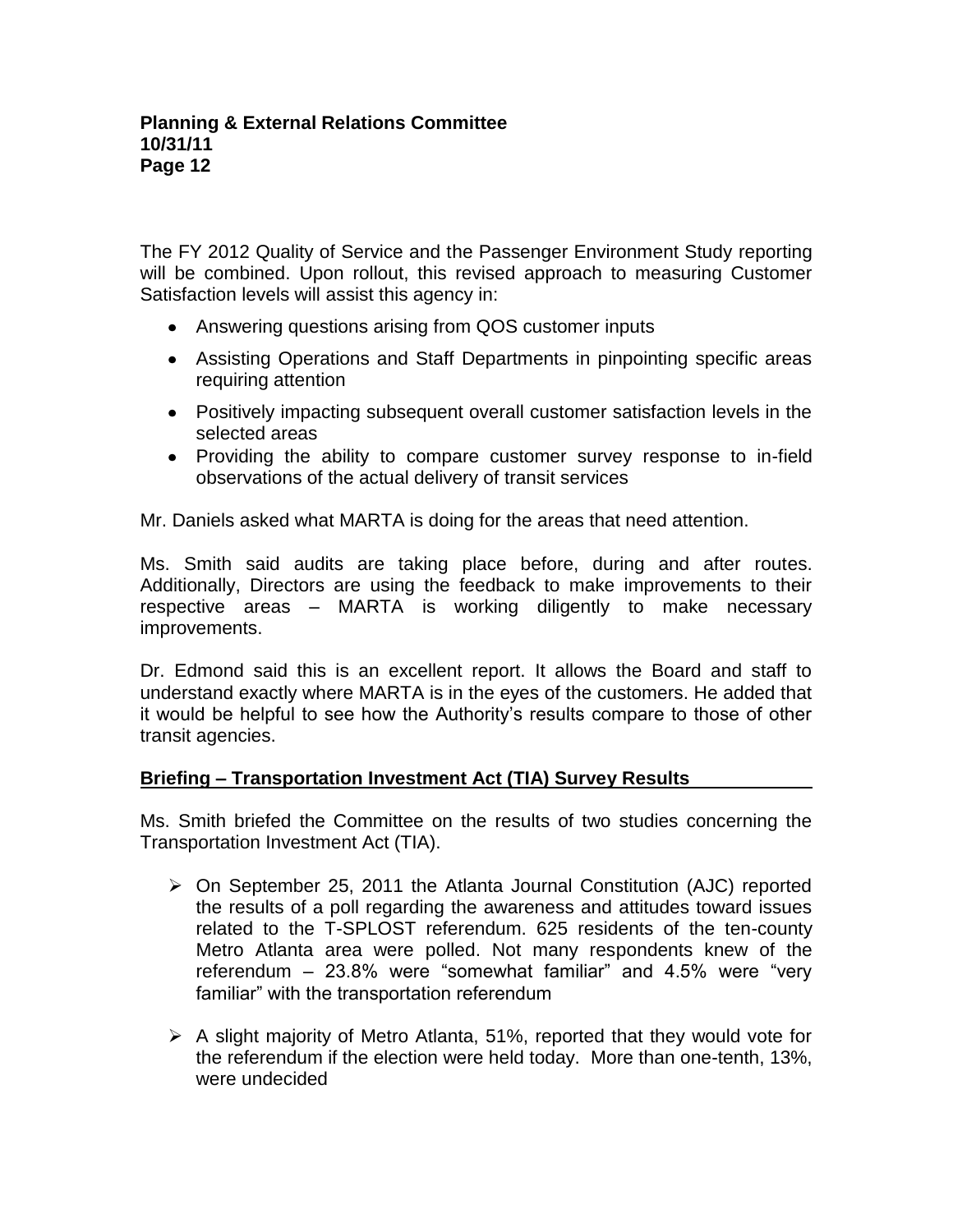- $\geq$  33.9% were at least "somewhat familiar" with proposed projects for the ten-county region
- $\geq$  31.6% of respondents were at least "somewhat familiar" with specific projects proposed for their counties
- $\triangleright$  When asked to rate MARTA's performance as a regional transit system, 33.1% of the AJC poll respondents rated the system as "excellent" or "good" – despite the fact that MARTA is not a regional transit system
- The percentage of respondents who gave MARTA an "excellent" or "good" rating was much higher among residents of Clayton, Fulton and DeKalb (51%)
- $\triangleright$  The AJC poll did not break out ratings among users and non-users of public transit – 20% use at least one of the area transit systems regularly
- $\triangleright$  Respondents were asked to indicate whether they agreed or disagreed with each of the 16 statements about the referendum and its potential impact on their communities
	- o Overall, a majority of respondents demonstrated a tendency to agree with statements that indicated support for the referendum
	- $\circ$  The few statements where the majority expressed doubts about the referendum revealed a lack of trust in state and local officials to eliminate the tax when promised, a lack of confidence in MARTA as the managing authority and some ambivalence about the best balance of road versus public transit funds
- $\triangleright$  In September 2011 MARTA's Office of Research and Analysis conducted a study on opinions about the TIA Referendum to assess:
	- o Rider awareness of the referendum
	- o Likelihood riders will support TIA Referendum with their votes
	- o Motivations for supporting or not supporting the TIA referendum
	- o Perceived importance of specific TIA projects and quality of life benefits the projects would provide
- $\triangleright$  The major findings of the studies are as follows:
	- o A large majority of riders agreed that TIA projects would provide quality of life improvements that were "very important"